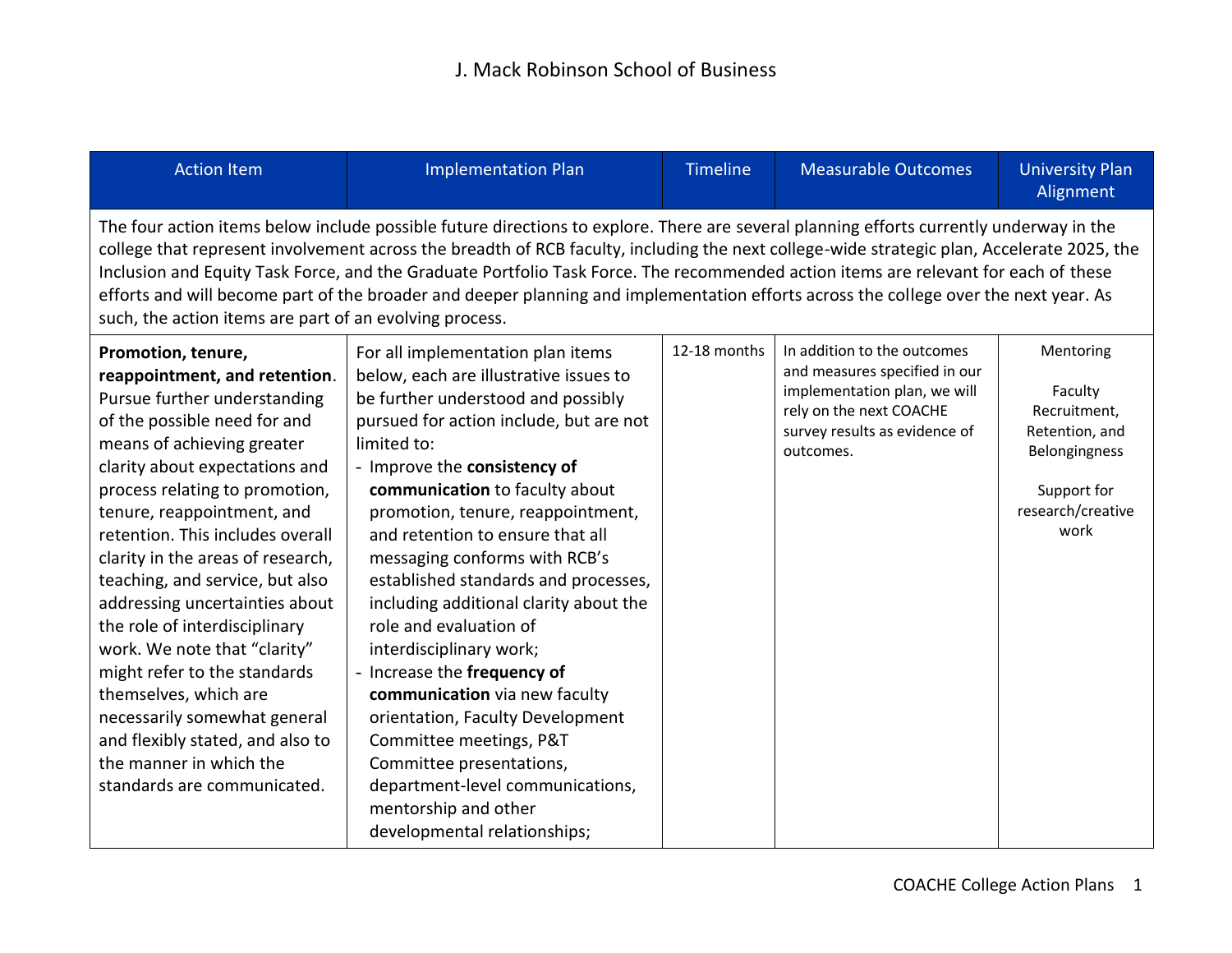## J. Mack Robinson School of Business

|                                                                                                                                                                                                                                                                                                                                                                               | - Improve and formalize access to<br>resources for all faculty, with<br>particular attention to women and<br>URM faculty, such as checklists,<br>advice about external letter strategy,<br>converting tacit knowledge to<br>institutional practice, encouraging<br>faculty to willingly share successful<br>or model dossiers;<br>- Create and disseminate resources<br>(e.g. checklists, criteria, exemplars)<br>for department heads and faculty<br>that clearly describe the deadlines,<br>timelines, and requirements for each<br>step of the process;<br>- Solicit more specific feedback from<br>faculty to better identify gaps in<br>understanding, support, and<br>resources. |              |                                                                                                                                                                       |                               |
|-------------------------------------------------------------------------------------------------------------------------------------------------------------------------------------------------------------------------------------------------------------------------------------------------------------------------------------------------------------------------------|----------------------------------------------------------------------------------------------------------------------------------------------------------------------------------------------------------------------------------------------------------------------------------------------------------------------------------------------------------------------------------------------------------------------------------------------------------------------------------------------------------------------------------------------------------------------------------------------------------------------------------------------------------------------------------------|--------------|-----------------------------------------------------------------------------------------------------------------------------------------------------------------------|-------------------------------|
| Teaching. Pursue further<br>understanding of the need for<br>and means of continuing,<br>accelerating, and improving<br>RCB's ongoing efforts to<br>support, manage, and reward<br>faculty in teaching. The<br>involved challenges include a<br>significant shift to online and<br>hybrid learning accompanied<br>by tightening resources and<br>increasing workload demands. | - Provide greater support for<br>developing and delivering remote<br>instruction, including not only first-<br>time course prep but also support<br>through later iterations and<br>improvements of the same course.<br>Such support might include offering<br>more RCB-specific instructional<br>design resources and support for<br>assessment of student learning;                                                                                                                                                                                                                                                                                                                  | 12-18 months | In addition to the outcomes<br>and measures specified in our<br>implementation plan, we will<br>rely on the next COACHE<br>survey results as evidence of<br>outcomes. | Appreciation &<br>Recognition |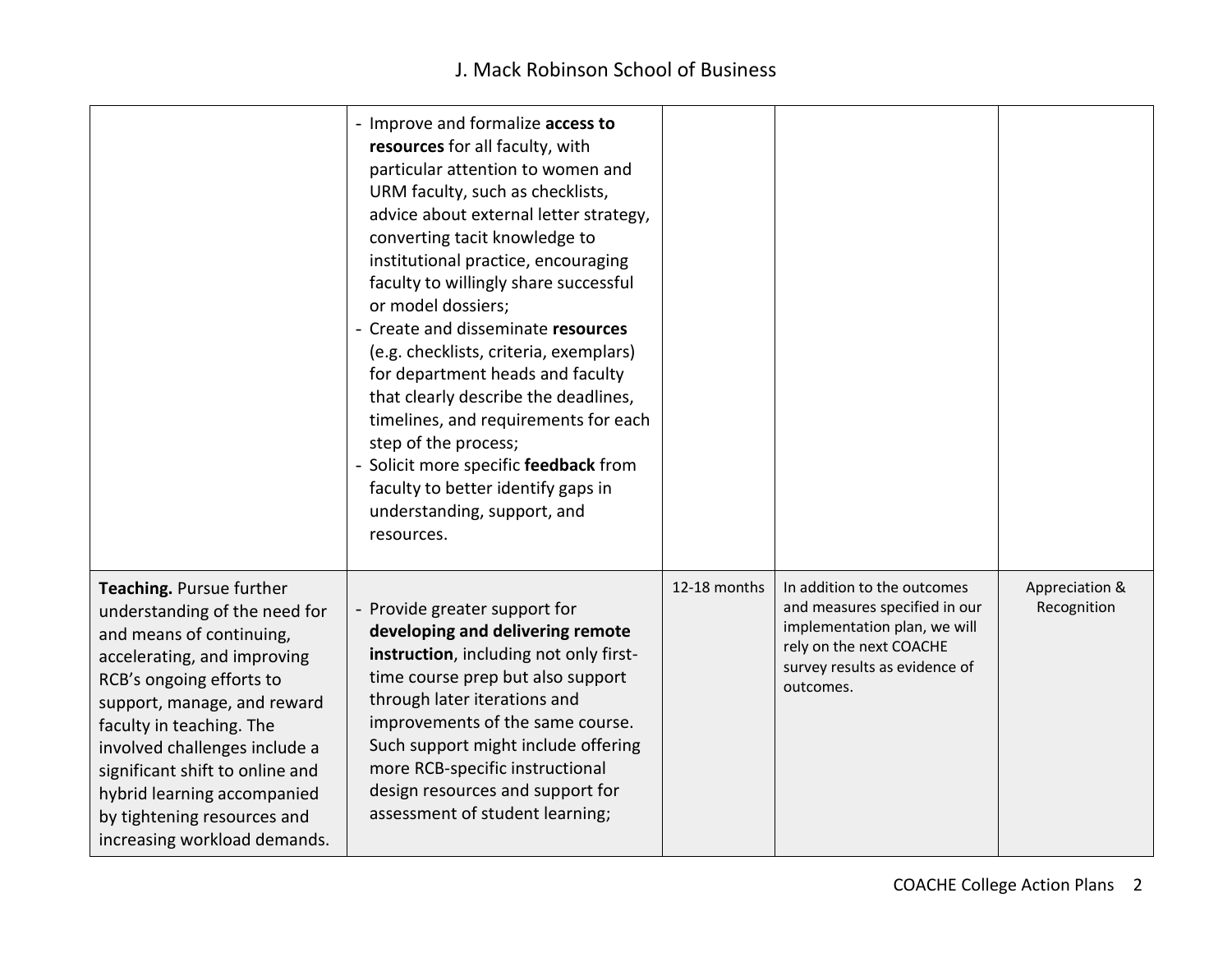## J. Mack Robinson School of Business

|                                                                                                                                                                                                                                                                                 | - Improve development of policy and<br>practices around assigning, crediting,<br>and tracking of teaching workload<br>within RCB, including number of new<br>preps, number of online preps and<br>revisions, and number of students<br>taught rather than just number of<br>courses. Develop better college-wide<br>clarity around these issues;<br>- Incentivize, track, and reward<br>effective online teaching to<br>recognize the substantial required<br>investment of faculty time and<br>resources.                                                            |              |                                                                                                                                                                       |                                                            |
|---------------------------------------------------------------------------------------------------------------------------------------------------------------------------------------------------------------------------------------------------------------------------------|-----------------------------------------------------------------------------------------------------------------------------------------------------------------------------------------------------------------------------------------------------------------------------------------------------------------------------------------------------------------------------------------------------------------------------------------------------------------------------------------------------------------------------------------------------------------------|--------------|-----------------------------------------------------------------------------------------------------------------------------------------------------------------------|------------------------------------------------------------|
| <b>Communication. Pursue</b><br>further understanding of the<br>need for and means of<br>achieving clarity and openness<br>in ongoing college efforts<br>toward meaningful<br>communication, shared<br>governance and decisions, and<br>in creating and enacting<br>priorities. | - Continue to increase transparency<br>and opportunities for shared faculty<br>governance and participation in<br>college-level decision making<br>through structures like the new DEI<br>task force, Strategic Planning<br>Committee, and Graduate Program<br>Review committee;<br>- Investigate alternative<br>communication mechanisms to and<br>from faculty (e.g., RCB intranet;<br>newsletter; blog; suggestion box);<br>- Communicate academic processes to<br>ensure faculty understand decisions<br>and authority that resides within<br>and outside of RCB. | 12-18 months | In addition to the outcomes<br>and measures specified in our<br>implementation plan, we will<br>rely on the next COACHE<br>survey results as evidence of<br>outcomes. | Faculty<br>Recruitment,<br>Retention, and<br>Belongingness |